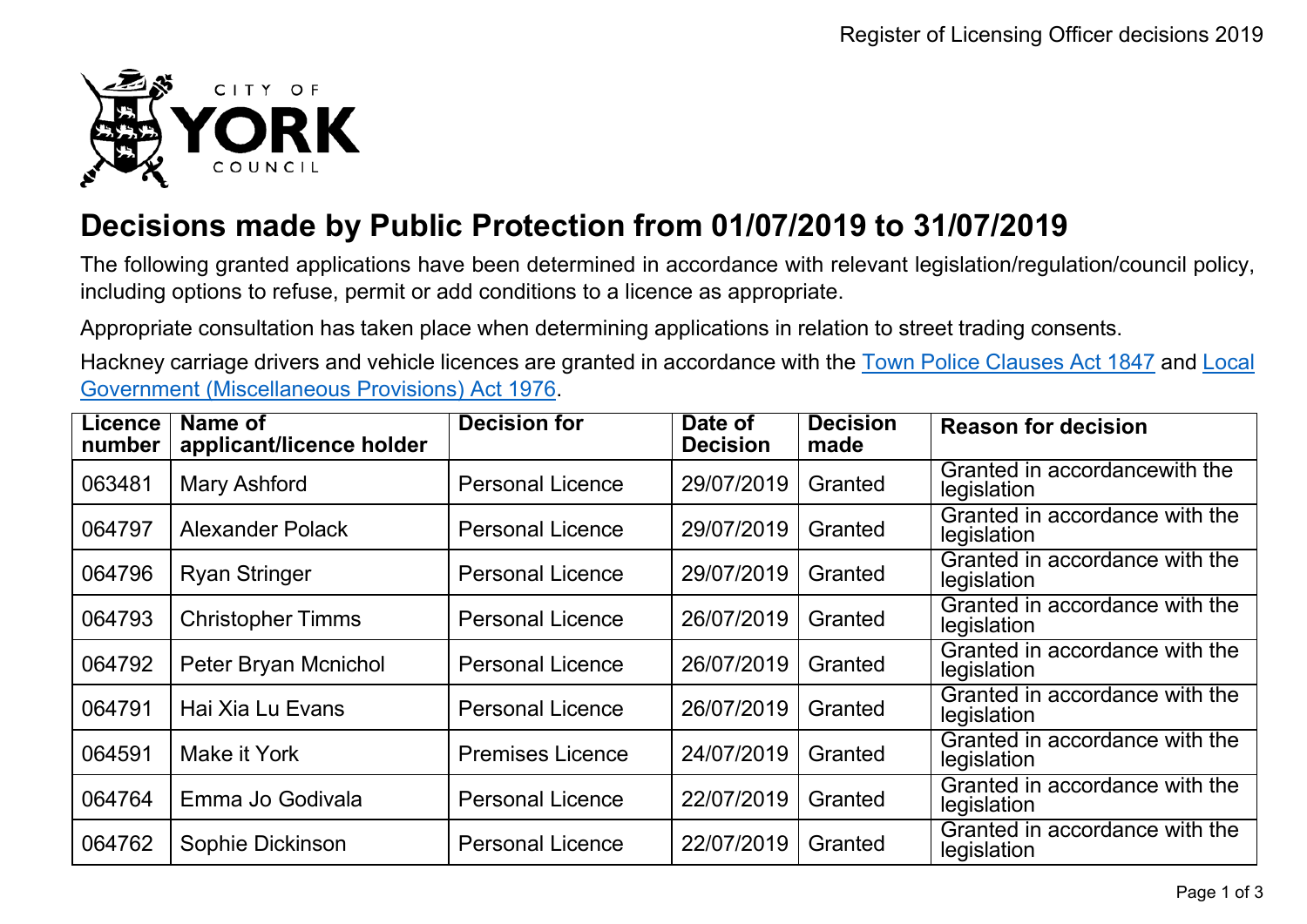Register of Licensing Officer decisions 2019

| Licence<br>number | Name of<br>applicant/licence holder | <b>Decision for</b>                | Date of<br><b>Decision</b> | <b>Decision</b><br>made | <b>Reason for decision</b>                    |
|-------------------|-------------------------------------|------------------------------------|----------------------------|-------------------------|-----------------------------------------------|
| 064760            | <b>Shaun Dawson</b>                 | <b>Personal Licence</b>            | 22/07/2019                 | Granted                 | Granted in accordance with the<br>legislation |
| 064759            | <b>Paula Ellis</b>                  | <b>Personal Licence</b>            | 22/07/2019                 | Granted                 | Granted in accordance with the<br>legislation |
| 064755            | <b>Jorvik Radio Limited</b>         | Lottery Registration               | 19/07/2019                 | Granted                 | Granted in accordance with the<br>legislation |
| 207906            | Lisa Raynes                         | <b>Static Street</b><br>Collection | 19/07/2019                 | Granted                 | Granted in accordance with the<br>legislation |
| 064741            | <b>James Edwards</b>                | <b>Personal Licence</b>            | 18/07/2019                 | Granted                 | Granted in accordance with the<br>legislation |
| 064740            | Jaydene Halliday                    | <b>Personal Licence</b>            | 18/07/2019                 | Granted                 | Granted in accordance with the<br>legislation |
| 064735            | Daniel Joshua Victory               | <b>Personal Licence</b>            | 17/07/2019                 | Granted                 | Granted in accordance with the<br>legislation |
| 064699            | Karolina Malwina<br>Kolasinska      | <b>Personal Licence</b>            | 17/07/2019                 | Granted                 | Granted in accordance with the<br>legislation |
| 064732            | <b>Lisa Elwers</b>                  | <b>Personal Licence</b>            | 17/07/2019                 | Granted                 | Granted in accordance with the<br>legislation |
| 009272            | Zaap York Ltd                       | <b>Full Variation</b>              | 12/07/2019                 | Granted                 | Granted in accordance with the<br>legislation |
| 064518            | <b>York Footgolf</b>                | <b>Premises Licence</b>            | 11/07/2019                 | Granted                 | Granted in accordance with the<br>legislation |
| 064703            | <b>Anthony Smith</b>                | <b>Personal Licence</b>            | 11/07/2019                 | Granted                 | Granted in accordance with the<br>legislation |
| 189115            | Emma Bracegirdle                    | <b>Static Street</b><br>Collection | 11/07/2019                 | Granted                 | Granted in accordance with the<br>legislation |
| 207730            | Julie Davis                         | <b>Static Street</b><br>Collection | 11/07/2019                 | Granted                 | Granted in accordance with the<br>legislation |
| 064699            | Rebecca J Horner                    | <b>Personal Licence</b>            | 11/07/2019                 | Granted                 | Granted in accordance with the<br>legislation |
| 064698            | Ruby Kathleen Lawton                | <b>Personal Licence</b>            | 11/07/2019                 | Granted                 | Granted in accordance with the<br>legislation |